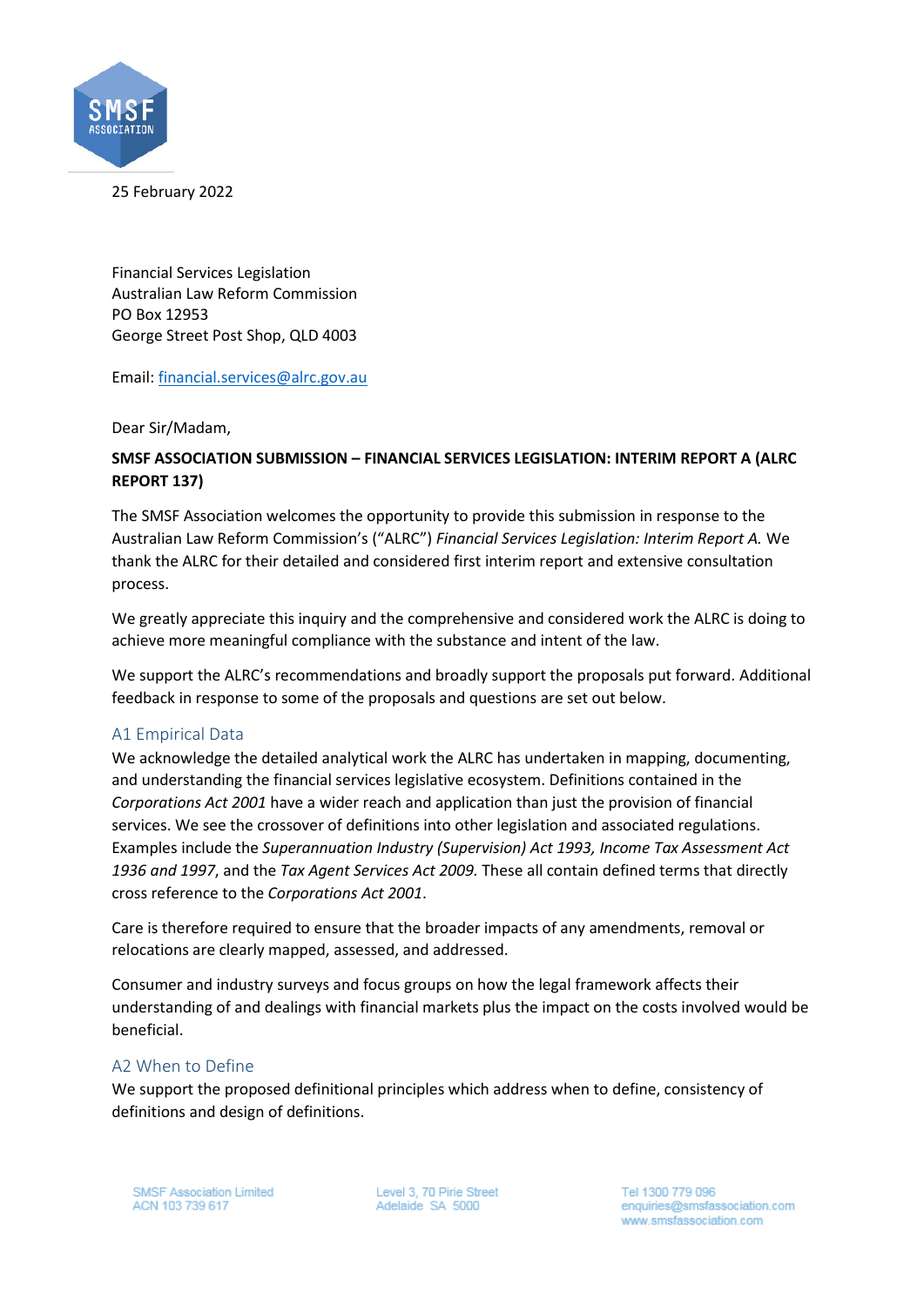

We have seen an increasing number of 'unnatural' terms appearing in the legislation. They are not engageable, relatable and do not align with the intended meaning or use. Terms need to be simple and clear.

Recent examples are seen in the Better Advice Bill where we saw the introduction of the term 'qualified relevant tax provider'. For a consumer, this term has no relevance or direct meaning. This was the term chosen to replace the tax (financial) adviser definition when tax registrations for financial advisers moved from the Tax Practitioners Board remit under the *Tax Agent Services Act 2009* to ASIC under the *Corporations Act 2001.* 

Any new terms must be simple and not protracted or complex in nature.

It is essential that terms and definitions are properly considered as part of the core design and regulatory impacts assessment.

### A8 Disclosure

We fully support the shift to an outcomes-based standard of disclosure regime. The use of an appropriate level of language is essential to ensure that the messages are clear, and consumers can engage with and understand the information presented.

### A9 - A12 Exclusions, Exemptions, and Notional Amendments

In principle, we support proposals A9 to A12. However, care is needed to ensure that the right balance is struck.

Government and regulators need to retain the ability to respond quickly to amend or provide additional guidance when needed. However, the use of modification powers must be accompanied with a 'regulation impact statement' (RIS) or something similar, to avoid the addition of unnecessary clutter and legislative complexity.

A RIS and Small Business Impact Statements are critical elements in developing and assessing the impact of proposed legislation and regulation. These impact statements need to be properly considered and assessed and not simply treated as a box-ticking exercise. They are a vital component in delivering best practice outcomes for the industry.

All too often, the RIS process is undertaken as an afterthought, or in some cases, not at all. For example, in the case of the Hayne Royal Commission report, there was a lack of adequate analysis of how the implementation of the recommendations might affect small practices, individuals or other relevant stakeholders. We believe that it would have been preferable for adequate RIS to be undertaken on the Royal Commission recommendations rather than the adoption of a blanket justification that it wasn't necessary.

The RIS process should be applied more broadly to the drafting of regulations, legislative instruments, and regulator guidance. This will ensure that the underlying policy objectives and outcomes are being achieved in an effective and efficient manner. This should be considered within the context of the whole of the ecosystem and not just within a particular source of law. It is vital that we don't see a resumption of current practices, resulting in the addition of unnecessary complexity and that the clarity of purpose is preserved.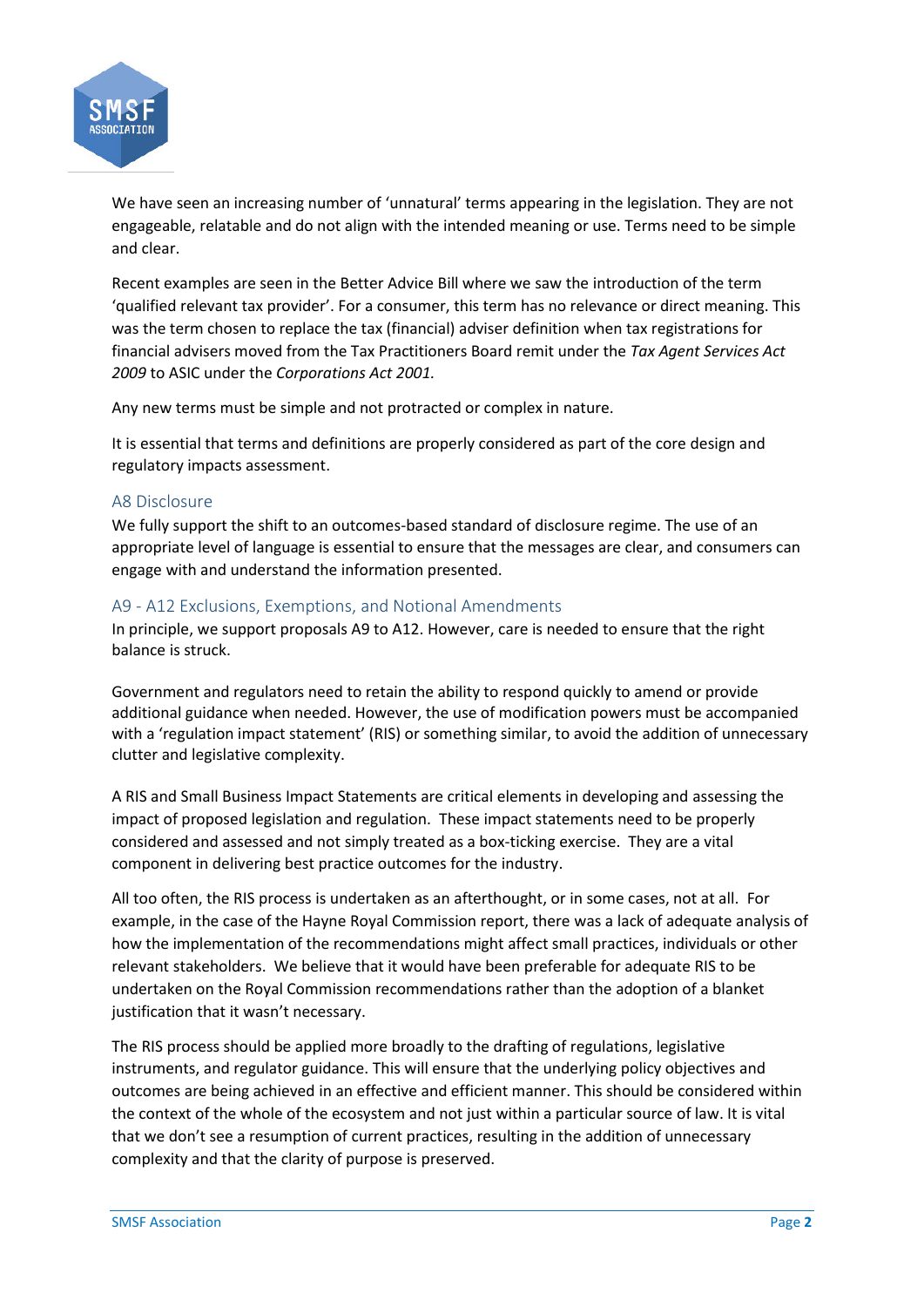

# A13 – A15 Definition of 'Financial Product Advice'

We agree that the use of the term 'financial product advice' is not appropriate and is not representative of many of the advice services that are provided by licensed advisers. In our sector we have a number of licensed advisers who provide strategic advice. Some of those are full service financial advisers who may provide both strategic and financial product advice. Others may hold a limited licence that expressly prohibits specific product advice, limiting advice to class of product advice only.

Significant confusion arises around the use of the term 'general advice'. Consumers will often interpret general advice as advice that does have regard to their personal circumstances. Adding to that confusion is the nuanced differences between the provision of factual information and general advice.

To provide clarity, the term 'general advice' should be removed.

Advice should be advice, whether it is simple, scaled, or comprehensive advice. This should be clear and distinct from the provision of 'factual information'.

Providing clarity around these terms and moving away from solely product-based definitions and frameworks is more representative of the diversity of service providers across the sector. It also provides an opportunity to reshape and simplify the definitions and provisions, with a best interest duty and client first, outcomes driven approach.

This then paves the way for a broader policy review on how advice can be given or delivered to clients. We note that this sits outside the scope of the ALRC review and look forward to continuing this discussion with the proposed Quality of Financial Advice Review.

## A16 - A17 Definition of 'Retail Client' and 'Wholesale Client'

The framework for the wholesale investor tests needs urgent review and reform. There are segments of the market that apply the overall provisions appropriately and as intended. However, we also have concerns that the current complexity and increasing compliance obligations have triggered an increased use of the wholesale investor regime.

The current framework is complex and requires the review of several sections of the *Corporations Act 2001* and multiple regulations. As noted in the Interim Report, how the rules apply in the context of a self-managed superannuation fund are unclear. Appropriate guidance is severely lacking. Indeed, there are differing legal opinions on the operation of these rules where an SMSF is involved.

The use of accountants' certificates does not align with the core principles that apply to the provision of financial advice. An unlicensed accountant is unable to provide financial advice and is unable to provide any advice in relation to the proposed investment. However, an adviser can rely upon a certificate from an unlicensed account to classify a client as a wholesale investor, thus removing significant consumer protections.

Accountants are being placed in an untenable position. They must comply with the law and at the same time meet their professional and ethical obligations under APES 110.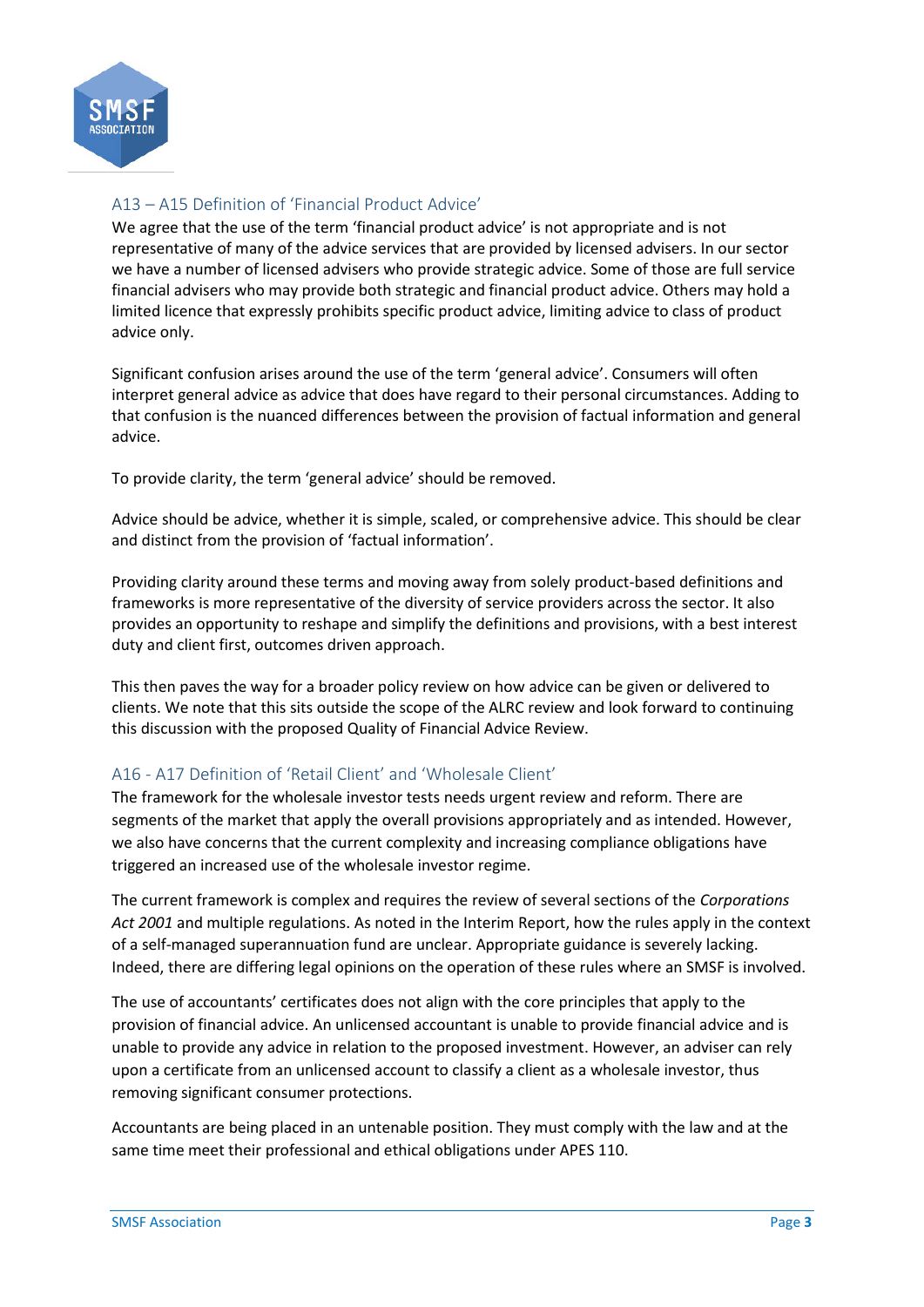

We have observed a significant increase in enquiries from members regarding the use of accountants' certificates. It would appear the use of these certificates is the preferred option of many licensees due to the perceived shifting of risk away from the licensee and adviser.

The use of the term 'sophisticated investor' is often misunderstood and viewed as being in addition to the wholesale investor regime rather than being a component of it.

We concur that the current policy settings are not appropriate. These provisions need to be revisited as part of a broader policy review. Full and open consultation with industry is essential to ensure that the right policy settings are struck.

We note that item 3.2 of the draft terms of reference for the Quality of Financial Advice Review proposes to review *'the processes through which investors are designated as sophisticated investors and wholesale clients, and whether the consent arrangements are working effectively.'* We look forward to participating in the consultation process.

## A18 – A21 Conduct Obligations

We support the inclusion of an objects clause in Chapter 7 of the *Corporations Act 2001*. The adoption of a principled style approach would be appropriate. However, the language that is used and how the objects clause is intended to be applied must be carefully considered.

Significant issues arose for the sector with the *Financial Planners and Advisers Code of Ethics 2019.* The use of strict, prescriptive language meant that aspects of the code had an appearance of black letter law application.

Correct framing and language will be vital in achieving the underlying intent. The objects or norms should be easily understood, practical to apply in practice, and provide necessary consumer protection.

The underlying intent of the code of ethics should be considered in conjunction with professional associations' codes of conduct.

Moving away from a prescriptive framework to a principles-based approach is appropriate. The proposal under A21 is reasonable when considered in the context of proposals A18 to A20. The separation of *Corporations Act 2001* section 912A(a) into three parts and replacing the word 'efficiently' with 'professionally' creates the right environment.

## A24 Conduct Obligations - Best Interests Duty

Currently there is an unresolved conflict between the application of the ethical and legislative best interest duties. The two measures are not complementary. The friction created has been a significant concern for licensees and advisers and has been challenging to navigate.

The harmonisation of these measures would be welcomed. Recasting paragraphs (a)  $-$  (f) of section 961B(2) as indicative behaviours of compliance is appropriate. This would allow advisers and licensees to use their ethical and professional judgement in the context of the engagement and client's circumstances.

However, any recasting of these provisions should ensure that any red tape reduction does not result in any significant dilution of consumer protections.